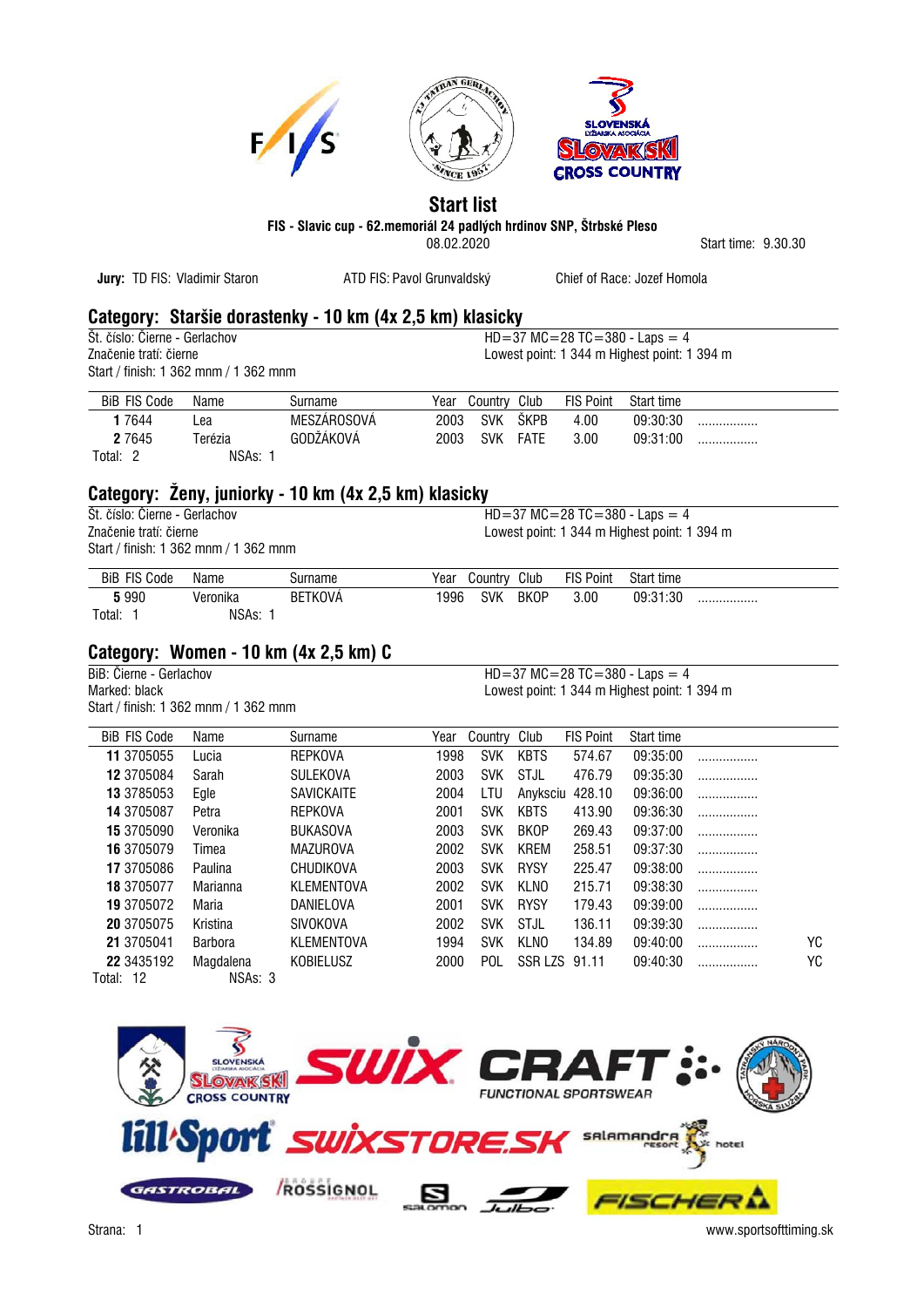## **Category: Starší dorastenci - 15 km (6x 2,5 km) klasicky**

 $\overline{\textrm{St.}}$  číslo: Čierne - Gerlachov **HD=37 MC=28 TC=570 - Laps = 6**<br>Značenie tratí: čierne **HD**=37 MC=28 TC=570 - Laps = 6 Start / finish: 1 362 mnm / 1 362 mnm

Lowest point: 1 344 m Highest point: 1 394 m

| <b>BiB FIS Code</b> | Name    | Surname            | Year | Country    | Club        | <b>FIS Point</b> | Start time |  |
|---------------------|---------|--------------------|------|------------|-------------|------------------|------------|--|
| 25 7 648            | Matei   | <b>GREGOR</b>      | 2002 | <b>SVK</b> | <b>FATE</b> | 5.00             | 10:30:30   |  |
| 26 5777             | Peter   | OMÁMIK             | 2003 | <b>SVK</b> | <b>RYSY</b> | 4.00             | 10:31:00   |  |
| 27 7646             | Jakub   | LEŠTÁK             | 2003 | <b>SVK</b> | <b>FATF</b> | 3.00             | 10:31:30   |  |
| 28 5083             | Peter   | MRÁZ               | 2002 | <b>SVK</b> | JAI M       | 2.00             | 10:32:00   |  |
| 29 4839             | Marek   | <b>BYSTRIANSKY</b> | 2003 | <b>SVK</b> | STJL        | 1.00             | 10:32:30   |  |
| Total: 5            | NSAs: 1 |                    |      |            |             |                  |            |  |

## **Category: Muži, juniori - 15 km (6x 2,5 km) klasicky**

 $\overline{\textrm{St.}}$  číslo: Čierne - Gerlachov **HD=37 MC=28 TC=570 - Laps = 6**<br>Značenie tratí: čierne **HD**=37 MC=28 TC=570 - Laps = 6 Start / finish: 1 362 mnm / 1 362 mnm

Lowest point: 1 344 m Highest point: 1 394 m

| <b>BiB FIS Code</b> | Name   | Surname           | Year | Countrv    | Club        | <b>FIS Point</b> | Start time |  |
|---------------------|--------|-------------------|------|------------|-------------|------------------|------------|--|
| 31 8055             | Daniel | <b>KRAVIANSKY</b> | 1994 | <b>SVK</b> | <b>MEKO</b> | 2.00             | 10:33:30   |  |
| 32 3394             | Lukáš  | NEMČÍK            | 1993 | <b>SVK</b> | <b>MEKO</b> | .00              | 10:34:00   |  |
| Total:              | NSAs:  |                   |      |            |             |                  |            |  |

## **Category: Men - 15 km (6x 2,5 km) C**

Start / finish: 1 362 mnm / 1 362 mnm

```
HD = 37 \text{ MC} = 28 \text{ TC} = 570 \text{ - Laps} = 6Marked: black Lowest point: 1 344 m Highest point: 1 394 m
```

| <b>BiB FIS Code</b> | Name                  | Surname              | Year | Country    | Club        | <b>FIS Point</b> | Start time |   |    |
|---------------------|-----------------------|----------------------|------|------------|-------------|------------------|------------|---|----|
| 40 3700126          | Oliver                | <b>PLACHY</b>        | 1992 | <b>SVK</b> | <b>KLNO</b> | 292.12           | 10:34:30   |   |    |
| 41 1105703          | Michal                | <b>JURCO</b>         | 1972 | <b>SVK</b> | ŠKPV        | 489.83           | 10:35:00   | . |    |
| 42 3780079          | Nerijus               | <b>DIKAS</b>         | 2002 | LTU        | VMSC        | 432.60           | 10:35:30   | . |    |
| 43 3780097          | Tadas                 | <b>BALTRUNAS</b>     | 2002 | LTU        | Anyksciu    | 390.22           | 10:36:00   | . |    |
| 44 3700134          | Samuel                | <b>BETKO</b>         | 2003 | <b>SVK</b> | <b>BKOP</b> | 385.46           | 10:36:30   | . |    |
| 45 3700115          | Martin                | SKVARENINA           | 1999 | <b>SVK</b> | <b>RYSY</b> | 302.85           | 10:37:00   | . | YC |
| 46 3700042          | Lukas                 | OLEJAR               | 1987 | <b>SVK</b> | STŠP        | 299.74           | 10:37:30   | . |    |
| 47 3700125          | Martin                | PAVELLA              | 2000 | <b>SVK</b> | <b>KBTS</b> | 297.10           | 10:38:00   | . |    |
| 48 3780072          | Irmantas              | ZILINSKAS            | 2002 | LTU        | Anyksciu    | 297.00           | 10:38:30   |   |    |
| 49 3700133          | Matej                 | <b>HORNIAK</b>       | 2003 | <b>SVK</b> | <b>KREM</b> | 295.12           | 10:39:00   | . |    |
| 50 3700121          | Marko                 | <b>HAVRAN</b>        | 2003 | <b>SVK</b> | <b>BKOP</b> | 225.34           | 10:39:30   | . |    |
| 51 3780062          | Paulius               | <b>JANUSKEVICIUS</b> | 2000 | LTU        |             | Anyksciu 209.85  | 10:40:00   | . |    |
| 52 3700122          | Denis                 | TILESCH              | 2002 | <b>SVK</b> | <b>KREM</b> | 172.10           | 10:40:30   | . |    |
| 53 3700093          | Jan                   | <b>MIKUS</b>         | 1998 | <b>SVK</b> | STJL        | 165.27           | 10:41:00   | . |    |
| 54 3780070          | Edvinas               | <b>SIMONUTIS</b>     | 2002 | LTU        | Anyksciu    | 164.27           | 10:41:30   | . |    |
| 55 3700116          | Andrej                | RENDA                | 2000 | <b>SVK</b> | JALM        | 128.01           | 10:42:00   |   |    |
| 56 3430305          | Dawid                 | DAMIAN               | 2000 | POL        | AZS AW      | 127.38           | 10:42:30   | . |    |
| 57 3240019          | Adam                  | KONYA                | 1992 | <b>HUN</b> | Veszpre     | 122.96           | 10:43:00   | . |    |
| 58 3423084          | <b>Maarten Soleng</b> | SKINSTAD             | 1997 | <b>NOR</b> | Vind IL     | 115.66           | 10:43:30   | . |    |
| 59 3390209          | Karl Erik             | RABAKUKK             | 1997 | EST        | Nomme       | 103.69           | 10:44:00   | . |    |
| 60 3430264          | Kacper                | ANTOLEC              | 1996 | POL        | AZS AW      | 98.32            | 10:44:30   | . |    |
| 61 3430257          | Michal                | SKOWRON              | 1998 | POL        | KS AZS      | 87.52            | 10:45:00   | . | YC |
| 62 3430276          | Mateusz               | <b>HARATYK</b>       | 1998 | POL        | Nks Troj    | 60.39            | 10:45:30   |   |    |